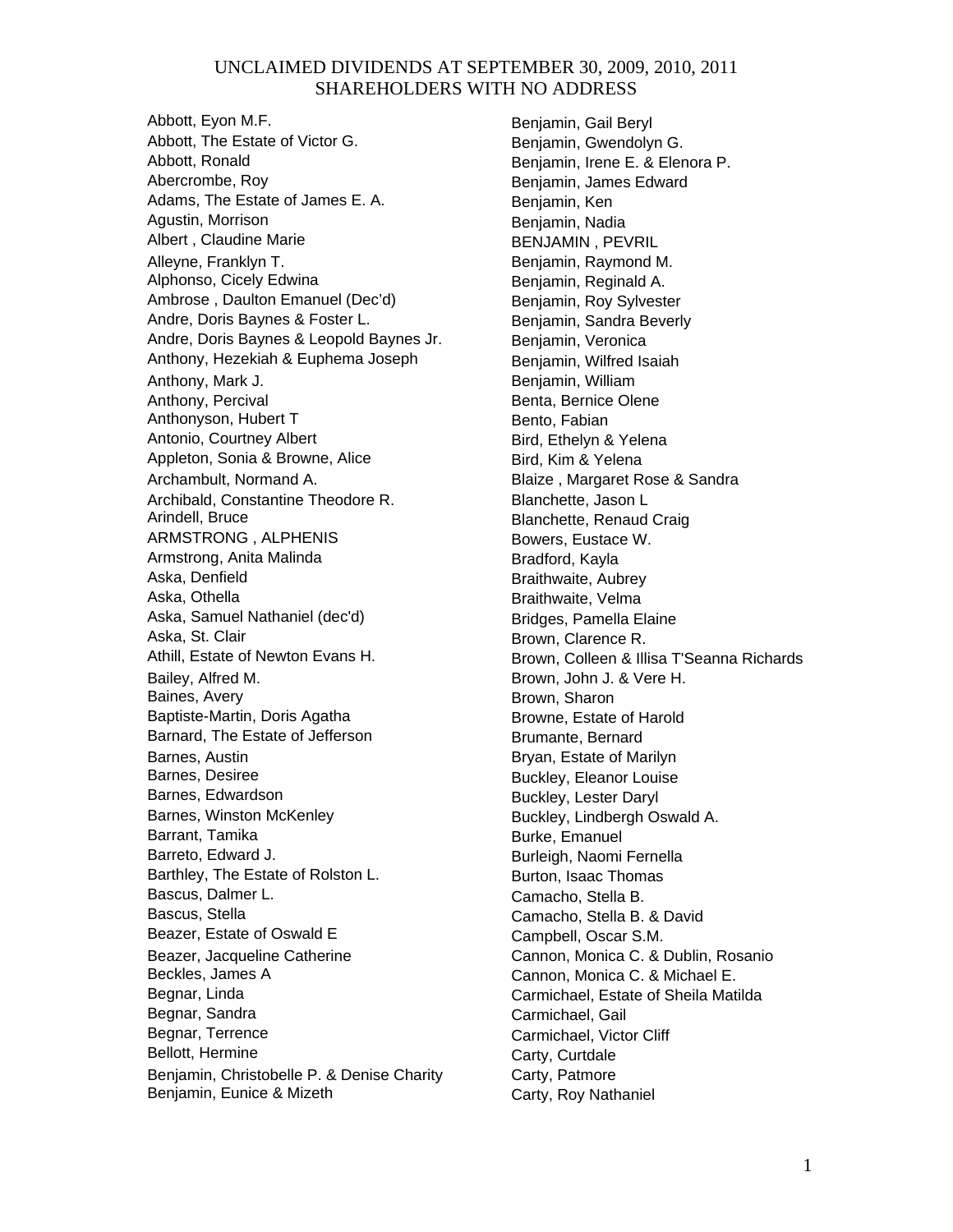Challenger, Effie Georgiana Challenger, Terrance I. Chapman, Sarah Charles, Aldrick R. Charles, Clarence Emanuel Charles, Edward Charles, Esmeralda Charles, Estate of George Emanuel Charles, Estate of Henry Charles, Joseph A. (dec'd) & Thamar B. Charles, Lawrence Justin Charles, Leon Alexander Charles, Louise J.E. Charles, Omar Kingsley Charles, Patmore Christian, Animay Christian, Charlesworth Christian, D. Leslie Christian, Dawn Leslie Christian, Donald & Eulalie Christian, Everton Christian, Fabian Christian, Gerald Christian, Henderson R. Christian, Junie M. F. Christian, Keithley R. Christian, Samuel G. Christian-Ferrance, Ruperta Christian-Hughes, Elaine Christopher, Roxana Arlene Christopher, Rupert Theodore Christopher, Zinworth Alexis Clarke, Lorna & Ione Philp Colbourne, Adassa & Mavis Gordon Cole, Arthur A. & Arthur J. Cole, Arthur J & Charmaine Cole, Arthur A. & Cheryl Cole, Arthur A. & Janet Cole, Delner Foster Commodore, Marcel L.E. Constant, Dale K. Cooke, Cynthia V. Cooke, Walter Reuben Cornelius, Fitzroy Cornelius, Petronella Cornwall, Edward Cox, Gay Cranstown, Estate of Lynda Ursula Crump, Estate of Mr. John E. Cunningham, Anita

Daley, Estate of Gertrude S. Daley, Shavental Daniel, Keithley Daniel, Rozel Daniel, Walston Dash, Jan David, Casmore W. David, Jane Ann Elizabeth (dec'd) Davis, Arnold Davis, Augustus Davis, Carol Davis, Elfreida Davis, Estate of Walter O. Davis, Gertrude Davis, Isabella & Denise & Daryl Williams Davis, Jacintha Emelda Davis, Lenoard Llewellyn Davis, Myrtle (Dec'd) & E.H. Blackman Davis, Myrtle (Dec'd) & Gail. N. Blackman De Castro, Evelyn & S & G Brooker Deborah Akande & Kameron Moore Dickenson, Estate of Dennis A. Dickenson, Paul Donovan, Eileen Elaine Doram, Valerie Patricia Dore, Estate of Samuel Manasseh Doris Martin (dec'd) & Twana G. Ambrose Dorsett, Estella Douglas, Ariel Alyssa Dover, Enid Pearl Dover, Eustace Stuart Dow, Estate of Joseph Dowe, Patrice Downes, Valmond Downes, Valmond & Fernella Drew, Sheree-Dee Duncan Dyer, Sandra Carrolyn Edmund A. J. John Edwards(dec'd) , Albertine Edwards, Amelia R & Rosetta E. Edwards, Ashfield Edwards, Clarence & Dwayne Edwards, Claude P. Edwards, Cutie Edwards, Cynthia & Shelley Ellis Edwards, Estate of David Edwards, Helena Eugene Edwards, Herman Edwards, Judith Edwards, Louisa & Sylvester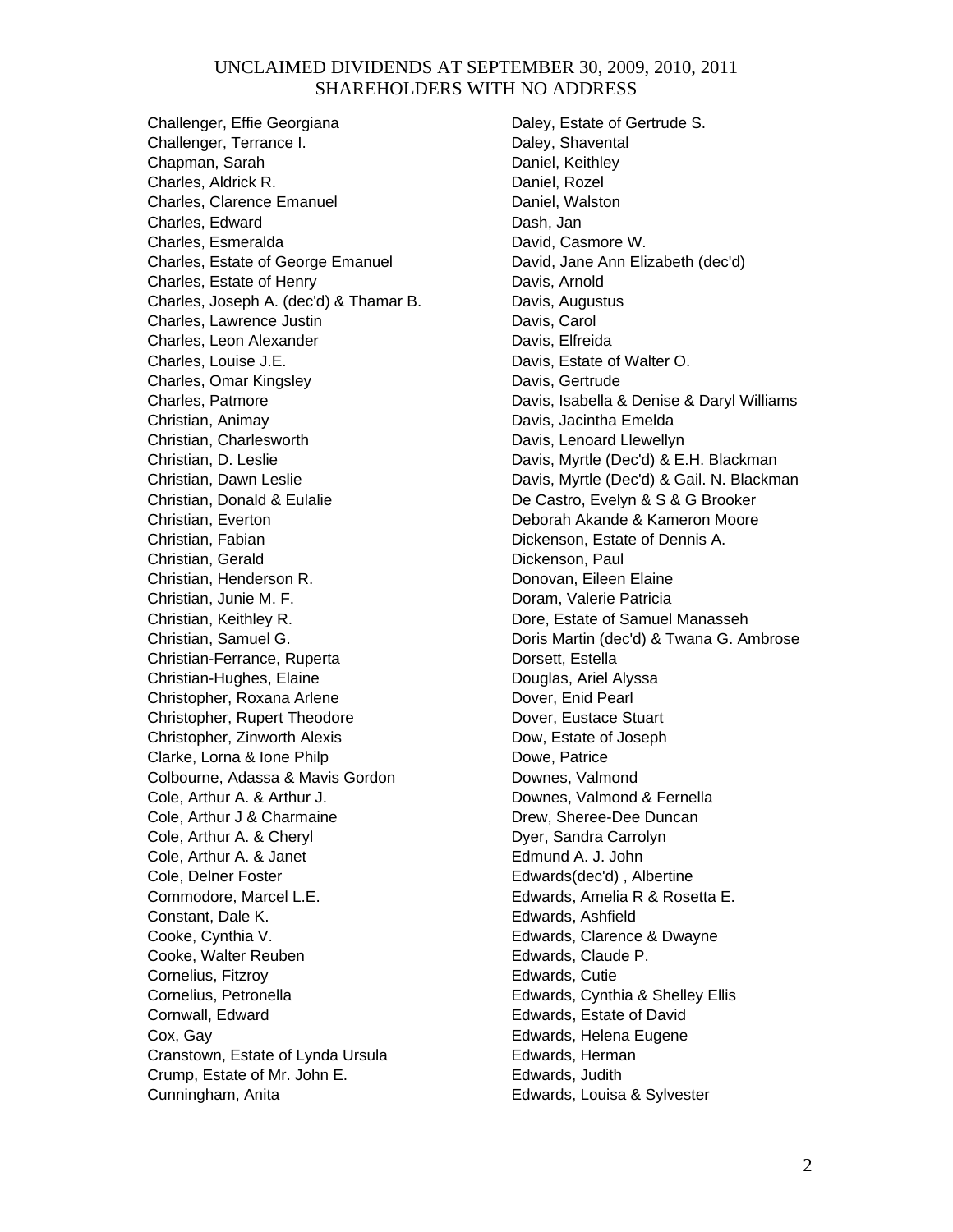Edwards, Mali N.. Edwards, Tobias A. & Gladystine James Eloise A.L. Selwood & Denise T. Murphy Elvin, Estate of Enoch Alphonso Elvin, Myrna Elaine Emanuel, Andrew England, Katherine H. Ephraim, Estate of Joseph & Ada Estate of Alfred Benjamin Proctor Estate of Walter A. J. Barnabas Etinoff, Estate of Ann Eudelle, Jacqueline & Clinton Shaw Euson, Ouida Evans, John J. & Mary Phillip Evanson Jr., George Evanson, Tanya Evanson, Wilbert Nathaniel Farrell, Charles E. Farrell, Estate of Joseph & Viola Farrel Farrell, Ruthlyn Vionie Fenton, Maurice Fenton, Thomas J, Julio & Derrick Finch, Cora Eulalie G. Flax, Ronald C. Floissac, Ellen Forsyth, John G. & Valeska Francis, Alec R & Carl J Francis, Bernice F. Francis, Cynthia A & Browne, A & Francis, Cedric E. Francis, David C. & F.L.E Francis Francis, Earl Francis, Gretta Francis, Helen Aurora Francis, Henry A., Richard & Carlton Francis, Lorraine Francis, Norman Eugene Francis, Selvyn H. Francis, Sylvester A. Frederick, Ena (dec'd) Friday, Clyde Gabriel, Vincent Gardiner, Bennie Bickford Gardiner Jr., Dennis Adolph George (Dec'd), Algin Eustace Delano George, Alphonso & Susanneh George, Carlton George, Elford James George, Estate of Carmen Cynthia A. George, Pearlina Georges, Norris

Georges, Vera A. & Nadia & C.M. Yearwood GIbbons, Darryl A. Gilbert, Vilna Gill, Chiron Golding, Linda Carolyn Gomes, Jere & Catherine Goodwin, Yvonne Joycelyn Gordon, Georgiana Sophia Gordon, Helen & Desiree Gordon, Henry Gordon, Joycelyn, Joan. Allison & Juliette Gordon, Wendell Thomas N. Gore, Kenroy Gotha, Anika V. Gotha, Glenroy Gould, Ronald Ernest Graham, Alister Graham, Amanda Agatha Grant, Enid Greenaway , Alberta Veronica Greenaway, Daisy Ann Elizabeth Greenaway, Joseph George Greenaway, Norma Venathor Greenaway , Thomas Anthony Greenaway ,Samuel Nathan Greenaway, Linda Greenaway, Sandra Patricia Gregory, Germaine Grigg, Richard Alexander Grove, Margaret Helen Grumpler, Pierre Raphael Gunthorpe, Eustace Alexis Halliday, Mary Irene Halstead, Donald A.S. Harewood, Michell Gail Harney, Clarence Addison Harney, Feliciana Harney, May Harper, Daniel Mackensie Harris, Emelda Harris, Hazel M. Harris, JoAnn Loretta Harris, Jonathan Bradcliffe Harris, Kenneth Harris, Sherrisa Melissa Harris, Sybil E. & Lawrence Royer Harris, Vern Harris, Winnifred J. Haywood, Leila E. Hazelwood, Estate of Mary L.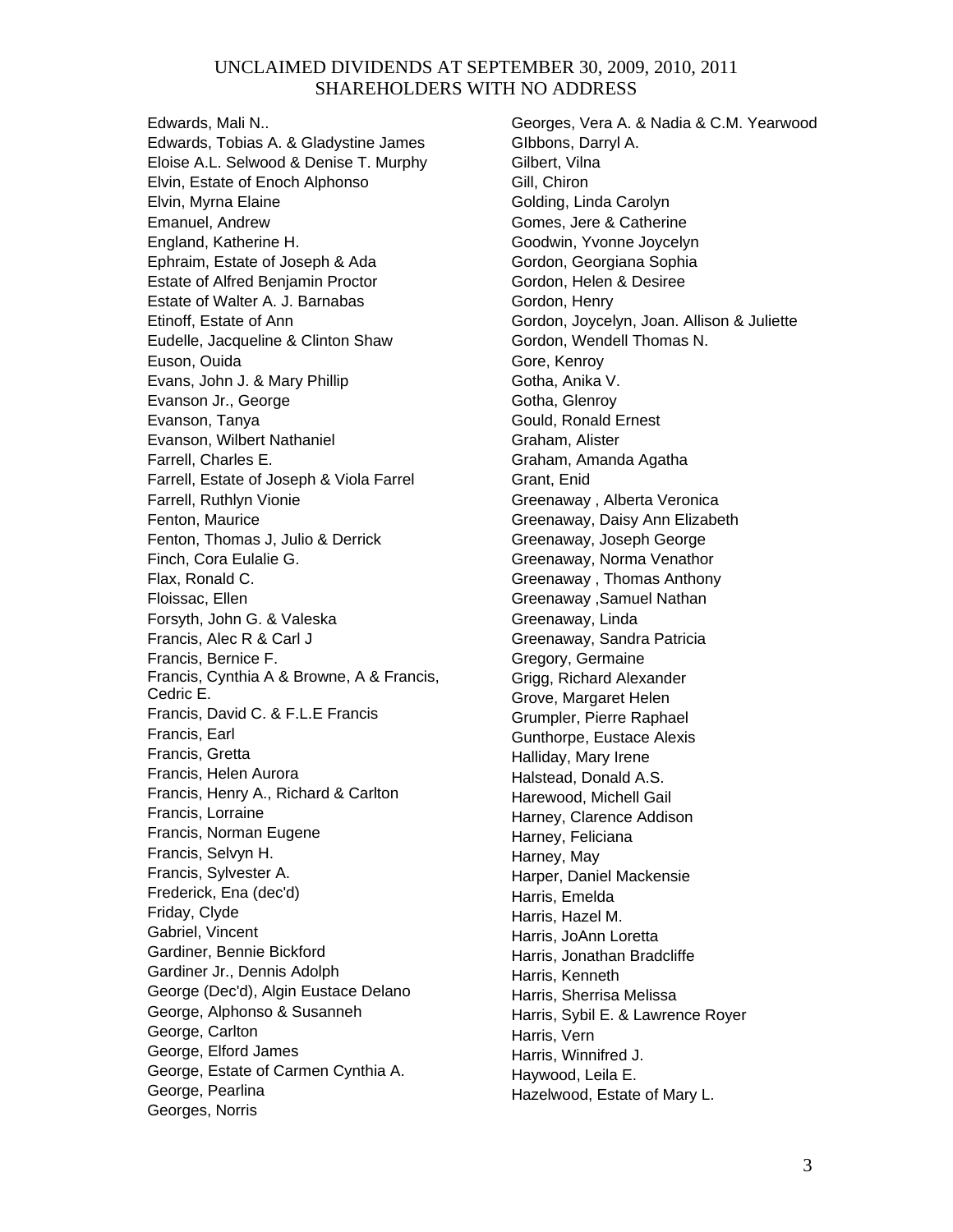Hector, Dalma Allen Henry, Adolphous, Cicily & Anthony Henry, Annie Henry, Ashton E. Henry, Catherine Henry, Charles Alexander Henry, Estate of Edith Mary Henry, Estate of Philip Samuel Henry, Felix E. Henry, Gerald & Madeline Henry, Harland Oswald Henry, Helmut Henry, Henrietta Henry, James Emanuel Henry, Janet & Deborah Henry, Jasper Brandon Henry, Jenny V. Henry, Louise Henry, Montique Henry, Patricia Emelda Henry, Philip Samuel Henry, Rosalia Henry, Rosemary Henry, Rupert E. Henry, Tacouma Henry, Violet Alice Henry, Wilfred Hesan, Nicola Hill Sr., Richard Emanuel Hill, Edwardson A. Hill, Estate of Adrian Allan Hill, Walcott Holberton, Estate of Egbert Hood, Jessica Hopkins, Inez Hopkins, Matthew & Bynes A. Huggins Jr., Winston Hughes, Glanville Hughes, Joseph D. B. Hughes, Linda Aloma G. Hughes, Mary Hughes, Merryl Hughes, Thomas Hughes, Thomas & Mary Hughes, Violet Hull, Roderick A Humphreys, Julie Humphreys, Robert Dennis Humphreys, Shenequa Toi Hunte, Sandra C.

Icson Cox Thibou & Ronald Cox Thibou Iola Mary Shervington Irish, Beresford Edison Caswell Irish, Everton Risdale Hudson Irish, Islyn & Bertford Irving, Grace Isaac, Clarice Isaac, John Holdman & Raphael Isabella Davis & Denise & Daryl Williams Isabella H. Davis & Geraldine Pelle Davis Jackson, Beverley Jackson, Gail Jackson, George Jackson, Lonel Jackson, Marie Jackson, Malvena B. & Edlawn A.B. Jackson, Sandra & Altashia Joseph Jackson, Sherry Jackson, Sonia Angela Jacobs, Austin Jacobs, Estate of James Uriah Jacobs, George & Marion Jacobs, Judith D. Jacobs, Lloydstone Fitzroy (Jr) Jacobs, Rita Jacobs, Ruan James E. A. & Indina L. John (both dec'd) James E. Kirwan & Hyacinth J. A. Gage James, Amwa James, Arthur James, Blarney & Curtis James, Curtis James, Dalma James, Denise James, Edgar Caiaphas James, Emanuel (deceased) & V. Samuel James, Estate of Joshua & Ruth James, Janice James, Jermaine James, Robert Calvin James, Steadman E. A. James, William Henderson O. Jardine, Estate of Alexander D. & John Jarvis, Annetta Kathleen E. Jarvis, Estate of Avis A. Jarvis, Estate of Charles R. Jarvis, Frank Jarvis, Ivor Jarvis, James William Nathaniel Jarvis, Lola & Cynthia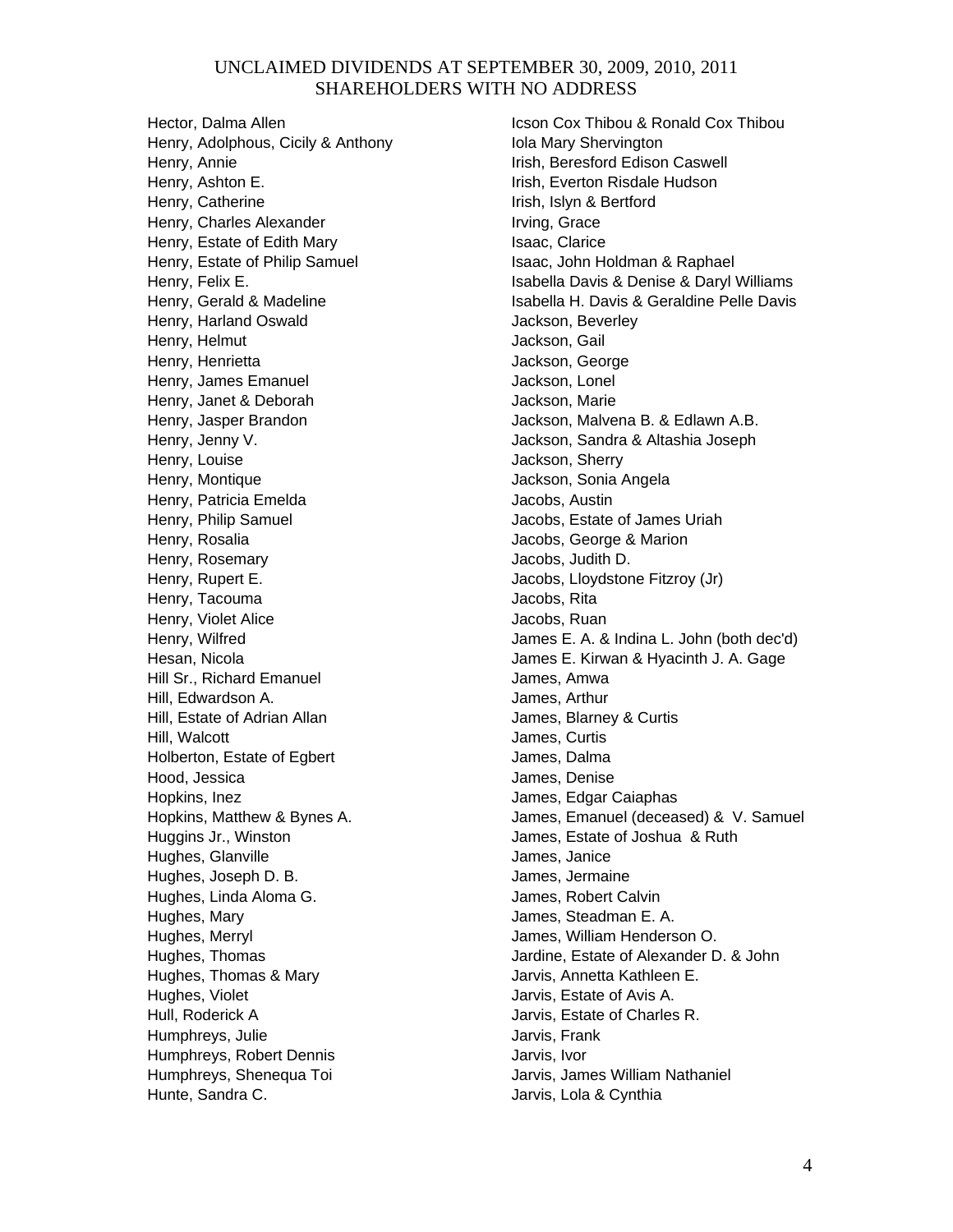Jarvis, Oswald Winston E. Jarvis, St. Clair Jeffrey, Beauford & Carolyn Jeffrey, Clarence Jeremy, Marjorie M. Jessemy, Xavier John, Andilla John, Michael John, Sadie Jonas, Royden Jones, Lavina Colbourne Jones, Nickuar B. Joseph, Benjamin T. Fitzroy Joseph, Charles Joseph, Charles G. & Amanda Joseph, Charles M. Joseph, Christobelle A. Joseph, Cornel Joseph, Cuthbert Collinwood H. Joseph, Deborah Carsle Joseph, Dorothy A. Joseph, Estate of Azzariah Joseph, Eugene Emanuel Joseph, Everette Joseph, Fitzroy Reginald Joseph, Hubert William Joseph, Iris & Isalyn Joseph Joseph, Isaiah Joseph, Ivor Joseph, Joshua John & Vera Joseph, Lawrence J. & Gertrude Z. (both dec'd) Joseph, Leon & Leontine Joseph, Norris T. Joseph, Olivia & Shean Joseph, Oslyn Joseph, Patricia Cynthia Joseph, Ruth Winifred Joseph, Samuel Adam Joseph, Samuel M. Joseph, Sandra Joseph, Shirleen Joseph, Sinclaire Joseph, Tessa Louise Joseph, Trevor Malcolm Joseph, Vanaster E.C. Joseph, Viola Estella Josiah, Estate of Ithlane Ethlyn Josiah, Janene Hollister Joy Daley & Janet Laviscount Jules, Louisa John

Kendall, Neil King, Casford King, Edmond J. & Montague King King, Joey Alexander King, K. King, Monteque King, Virginia King, William Kirwan, Beatrice Caroline Knickerbocker, George & Noella Knight, Arnold Emanuel Knight, Denise Knight, Donald St. Clair Knight, Estate of Octavia J. Knight, Estate of Richardson Anderson Knight, Gershom Knight, James Knight-Maynard, Bessie A. Knowles, Philmore Lake, Blondell Lake, Estate of Pearl Isaline Laurine R. Edwards & Ian Ireland Laviscount, David Laviscount, Janet Alison Lawrence, Joseph Montgomery Lawrence, Thomas Ebenezer Lee, Estate of Alice Brown (deceased) Lewis, Avril Yolanda Lewis, Claude Lewis, David Lewis, Devon Lewis, Dislyn Lewis, Joseph C. Lewis, Vaughn Lewis, Vincent Elkanah Liburd, Andrew F. Liburd, Edison Lockhart, Crystal Lockhart, Stephanie Looby, Dion A. Lovell, William Lucas, Gilda Eltina Luke, Vivian E. Lutick, Paul & Rosemary Westerman Lynch, Estate of Alfred E. Lynch, Estate of Christiana E. Lynch, Leroy Mack, Ionie Mack, Maud Mack, Samuel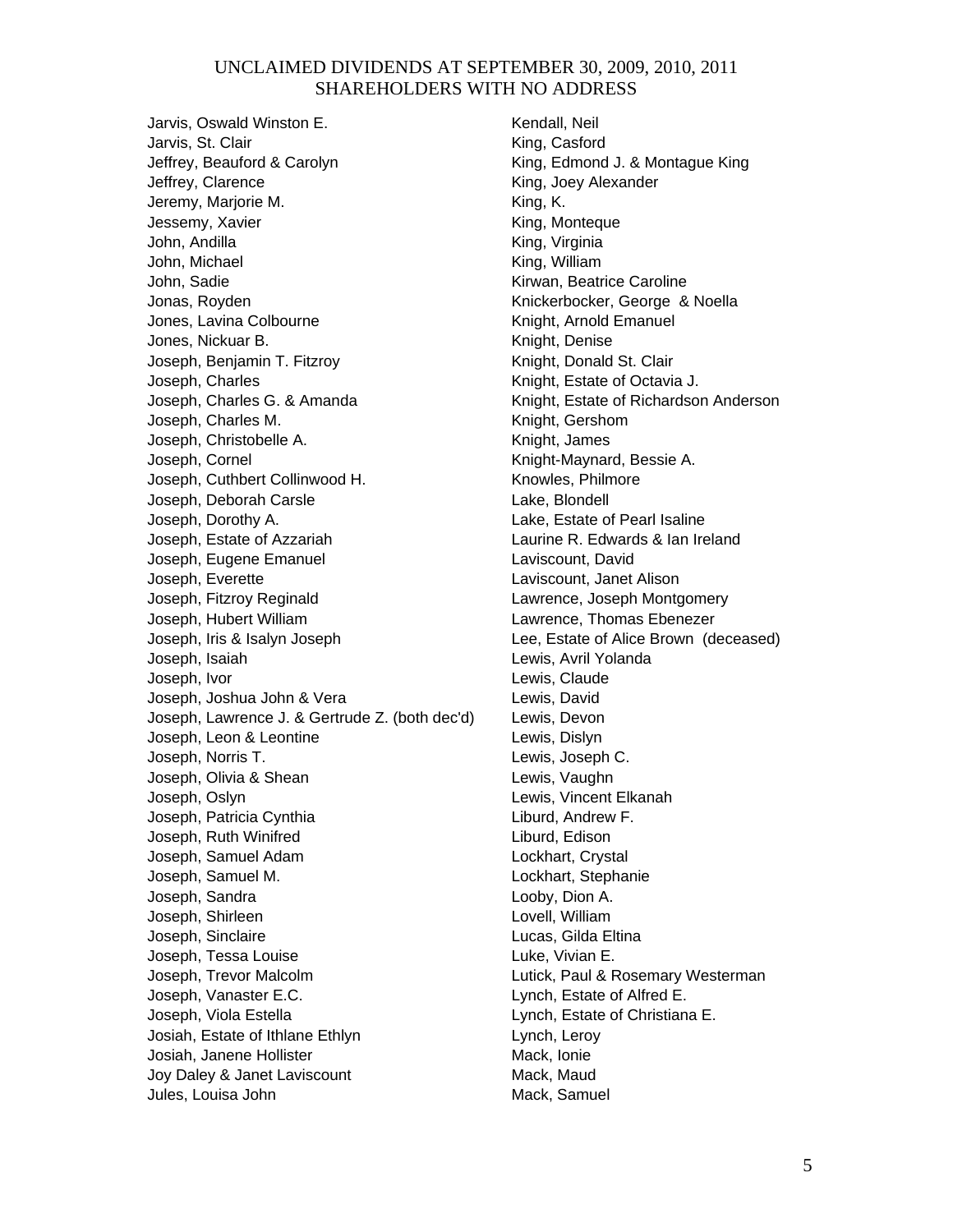Maginley, Edward E. Malone, Estate of Janet E.F. Manderson, Iola H. Mannix, Carl Anderson Manwarren, Carol Agatha Manwarren, Marion Browne Margaret Rose & Sandra Blaize Meade Marguerite Evelyn Marshall, Rolston Martin, Andre Patrick Martin, Dawne E. Martin, Florence V. Martin, Laurie Martin, Steve Martin, William Montgomery Massiah, Raphael Emanuel Matthew, Aaron Matthew, Christiana Matthew, George Edward Beresford Matthew, Maria Matthews, George Matthews, Irene C. & Ena D. Matthews, Joseph N. Matthews, Muriel Matthias, Michael Maundy, Leon & Nicole Maundy, Lucia Eulalie & Irene P. Mayers, Stanley Maynard, Leonard Maynard, Leonard & Darwin S. Maynard, Leonard & Eugenie Iris Maynard, Leonard & Lurley Maynard McKinnon, Joseph H. Meade, Estate of Constalitia & Norman L. Menzies, James E.C. & L. Cochrane Merchant, Hermina Louise Michael, Jan Chauntille Michael, Jeanette Michael, Selina Moore, Estate of Charles Morris, Dayton Delma Sherrington Morton, Linford A. Mulcare, Gordon Mulcare, James Mulcare, Melvis Mulcare, Winnifred Mussington, Alexander Mussington, Charles N. Mussington, Elwood C. Myers, Junnie

Myke, Joseph U. Nanton, Andrea Yelba Nanton, British D'ni Nanton, Jallma Regina Nanton, Kay Natalie Nanton, Leslie Nelson, Cecile Nicholas, Albert A. & Fredrica Nicholas, Godfrey Nicholas, Joseph & Maurice Timothy Nicole Gilpin & Cherrisa Dickenson Niles, Louisa Nixon, Estate of Ned William Norford, Jemma Ochillo, Estate of Leslie Owino Oliver, Barrymore, Johan & Denise O'Marde, Ambe O'Neil, Gertrude Osborne, Colin Parker, William F. Paul, James A. & George M. Paul, James A. & Melrose Browne Paul, Violet Rosetta Payne, Estate of Luther Payne, Yvonne Pearlina N. George & Edmond H. Lake Pereira Jr., Stafford Arthur Peters, Lucicia & Samuel R. Peters, Theophilus Peters, Victoria Peters, Wilfred Edward Jr. Philip, Joseph J. & Hercules Philip, Uriah T. & Geraldine L. W. Philip, Verdon Aldersley Phillip, Estate of Una Augustine Phillip, Kenneth Phillip, Lauvin T. Phillip, Lucene Maurice Phillip, Oslyn Philo, Genevieve Philp, Carolyn & Rowan Pigott, Albert E. Potter, Louis Alexander Price, Percival Punter, Irene Agatha Rabess, Cecilia Esther Ralph, Desiree Kay Ralph, Walter Ramlall, Karen Indira Ramsay, John & Dorothy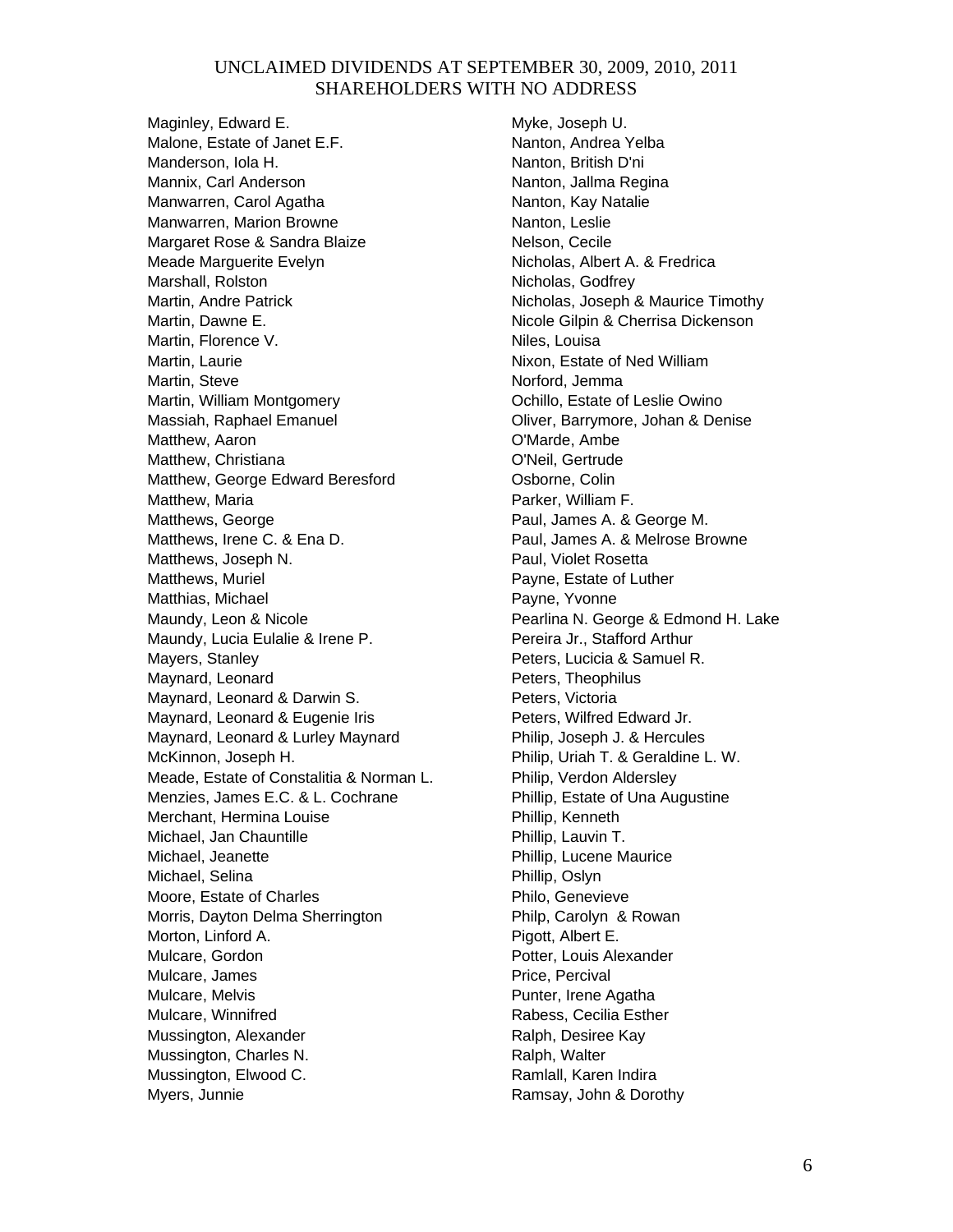Ramsey, Pamela Jocelyn Rawlins, Edith Rawlins, Mervin Rawlins, Radcliffe Clarence Reid, Irene (deceased) Richards (Dec'd), Albert Maxwell Richards, Austin Clairfoster Richards, Estate of Berkely A. Richards, Estate of Rosina Richards, Genevieve M. Richards, Glasford Richards, Henry A. & Carlton Francis Richards, Joanne Richards, Leonard Richards, Theresa M. Riley, John R. Riley, Lynette M. Roach, Glenroy Roberts, Calvin D. Roberts, Celia Arlene Roberts, Charlesworth J. Roberts, Delphie Roberts, Estate of Charles J. H. Roberts, Evelyn H. Roberts, Lucina & Luciann Roberts, Rosemarie Roberts, Sean Marvin Robinson, Elma & Jaamal Williams Robinson, Elma & Twana Ambrose Robinson, Ian Rodgers, Violet Romeo, Irvin Everton Romeo, Roger Barrymore Romeo, Trevor Warneford Royer, Garfield & Hilary Blizzard Russel, Ethel & Elsworth Russell, Ethel & Glenroy Russell, Lillian Salmon, Estate of George Sampson, Beatrice M. Sampson, Beverley R. Samuel, Cheryl D. Samuel, Emanuel Samuel, Estate of Ruby Pearl Samuel, James & Ann Samuel, John Samuel, Joseph H. B. Samuel, Leonard Samuel, Manyla Linda Samuel, Maria Eloise A.

Samuel, Ruby Ethelville G. Samuel, Ruby Pearl Samuel, Wrenford Alexander Samuels, Clare Evelyn & Josephine J. Sargeant, Sandra Laurie Saunders, Basil Schouten, Erica Schouten, Peron Scotland, Elenora Scott, Carlton & Evelyn Scott, Carlton E. Scott, Tracey Seaman, Jean Seaman, Jeanie & Letisha Seaman, Theresa Sebastian, Anthony R. Sebastian, James E. M Severin, John Shaw, Cyril Oscar (dec'd) Shaw, Cyril, Clinton, Sylvester, Hermina & Tanya Shaw, Joshua Shaw, Joshua & Bonita Shaw, Roland Sheridan, Michael Simon, Charles Nathaniel Simon, Cordell Clement Dave L. Simon, Dane Walter Alexander Simon, Dennis & Louis J. Flemming Simon, Estate of Paul Manasseh Simon, Estella P. Simon, Joel & Bendalyn Simon, Lyle Simon, Paul Manasseh Simon, Samuel Alexander Simon, Samuel T.U. Simon, Veronica Skerritt, Beatrice & Earl W. F. Skerritt, John F. & Beverly Slaven, Oscar Oliver Smith, Albertha Smith, Christopher Smith, Nikisha & St. Clair Smith,Wendy Soanes, Gaile & Elvin Southwell, Collymore Southwell, Joseph H. Southwell, Lorson Collimore Southwell, Shane Confree D. Spanier, Ava Spanier, Douglas